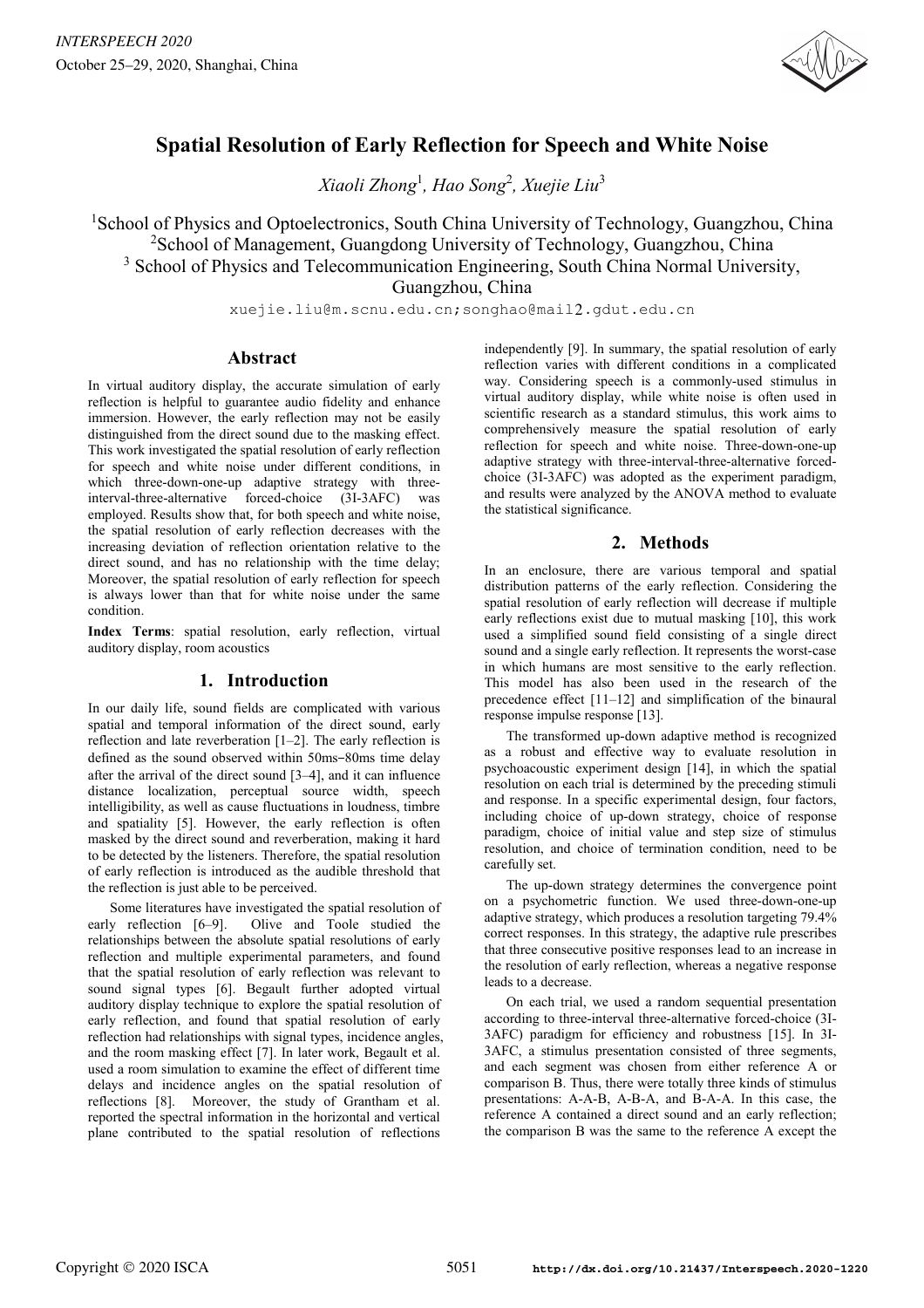reflection orientation varied according to the step size of the three-down-one-up adaptive strategy, see fig. 1 for details. In the experiment, the subjects were asked to judge which segment was different from the other two segments according to whatever differences perceived, and then gave a response.

The orientation of the early reflection in the first trial is termed as the initial value. To facilitate the subjects to make positive responses, the initial reflection orientation in comparison B was chosen to be 45º deviating from the reflection orientation in reference A. On the other hand, the step size is often changed from a high to a low value after a certain number of trials, implying gradual convergence. In the current work, the initial step size of the reflection orientation in comparison B was set to be 10º, and reduced by half at each reversal until the 2.5º step size was reached.

 In the up-down adaptive method, a run refers to a sequence of trials where the changes in reflection orientation are all in one direction ("increasing" or "decreasing"); while a reversal is the point where the direction of reflection orientation adjustment changes. As recommended in Ref. [16], a test could be terminated after obtaining six to eight reversals. In this work, termination reached after a total of eight reversals, and the spatial resolution of early reflection was calculated as the mean value of the final five reversals.

Figure 1 shows a typical experimental block, describing how to adjust the orientation of the early reflection in comparison B.



Figure 1: *An illustrative experimental block in measurement of spatial resolution of early reflection, the reversals are numbered from 1 to 8.* 

The initial value of the reflection orientation in comparison B was set to be 45° deviating from the reflection orientation in reference A. Under this condition, the subject was always able to make three consecutive positive responses for the obvious differences in auditory perception between A and B. Thus, the orientation of early reflection in comparison B decreased from 45° to 35° for the initial step size set to be 10°. If the subject was still able to make three consecutive positive responses, and then the orientation of early reflection in comparison B further decreased from 35° to 25°. Under this condition, the first reversal occurred because the subject made

a negative response, and then the reflection orientation in comparison B increased from 25° to 30° with a step size of 5° (i.e., half of the initial step size 10°). Whereafter, the second reversal occurred because the subject gave three consecutive positive responses again, and the reflection orientation in comparison B was thus decreased from 30° to 27.5° with a step size of 2.5° (i.e., half of the step size 5°). The mean value 24.5° of reflection orientation in comparison B across the latter five reversals (No. 4–8) was the spatial resolution obtained from this experimental block. Note that, if the measurement is conducted along the horizontal plane, then the above-mentioned angle adjustment refers to the azimuth adjustment; if the measurement is conducted along the median plane, then the above-mentioned angle adjustment refers to the elevation adjustment.

## **3. Apparatus and Procedure**

This work used the head-centered coordinate system, in which the sound orientation was specified by azimuth  $\theta$  from 0<sup>o</sup> to 360° and elevation from –90° to 90°. Here,  $(\theta = 0^\circ, \phi = 0^\circ)$  and  $(\theta = 90^{\circ}, \phi = 0^{\circ})$  refers to the directly front and right of the subject in the horizontal plane, respectively; ( $\theta = 0^\circ$ ,  $\phi = 90^\circ$ ) refers to the top of the subject in the median plane.

This experiment was implemented via headphonerendered virtual auditory technique [17–19], in which the sound transmission from sound source to ears through direct or reflective path were synthesized by filtering the mono stimulus with head-related transfer function (HRTF) at intended orientation. Here, an HRTF dataset of KEMAR was used because KEMAR is regarded as a representative manikin and has been widely used in the research of binaural hearing [20]. Moreover, speech (a segment of Chinese sentence "Mei Tan Bu Mei") and white noise were adopted as the mono stimuli. In the experiment, the direct sound was always fixed directly in front of the subject, while the early reflection distributed at different spatial orientations (see Table 1). For the white noise, the spatial resolution of early reflection was measured not only in the horizontal plane (i.e.,  $\theta = 0^{\circ}$ ,  $30^{\circ}$ ,  $60^{\circ}$ ,  $\phi = 0^{\circ}$ , but also in the median plane (i.e.,  $\theta = 0^{\circ}$ ,  $\phi = 0^{\circ}$ , 30°, 60°), respectively. However, as to the speech, the measurement in the median plane was cancelled because of the difficulty in localization reported by the subjects.

A pair of circumaural headphone (Sennheiser HD 250 II) was used to render the synthesized binaural signals. In order to eliminate the adverse influence caused by non-ideal headphone transfer functions on reproduction performance, headphone equalization was implemented [21]. The threedown-one-up adaptive procedure with a 3I-3AFC paradigm described in Sec. 2 was implemented through a graphical user interface (GUI) created in MATLAB. For each trial, the subject gave his or her response via pushing corresponding button in the GUI interface.

 Twelve subjects aging between 21–25 years participated in the experiment. To guarantee experimental stability, the subjects were exposed to an extensive training program before the formal experiment, including a procedural training and an auditory training aiming to familiarize the subjects with experimental signals and procedure. In total, each subject conducted 45 different experimental conditions, including 9 reflection orientations (see Table 1) and 5 reflection time delays (from 10ms to 50ms with an interval of 10ms). Note that, in each block, the number of trials varied with subjects due to subject differences in auditory discrimination ability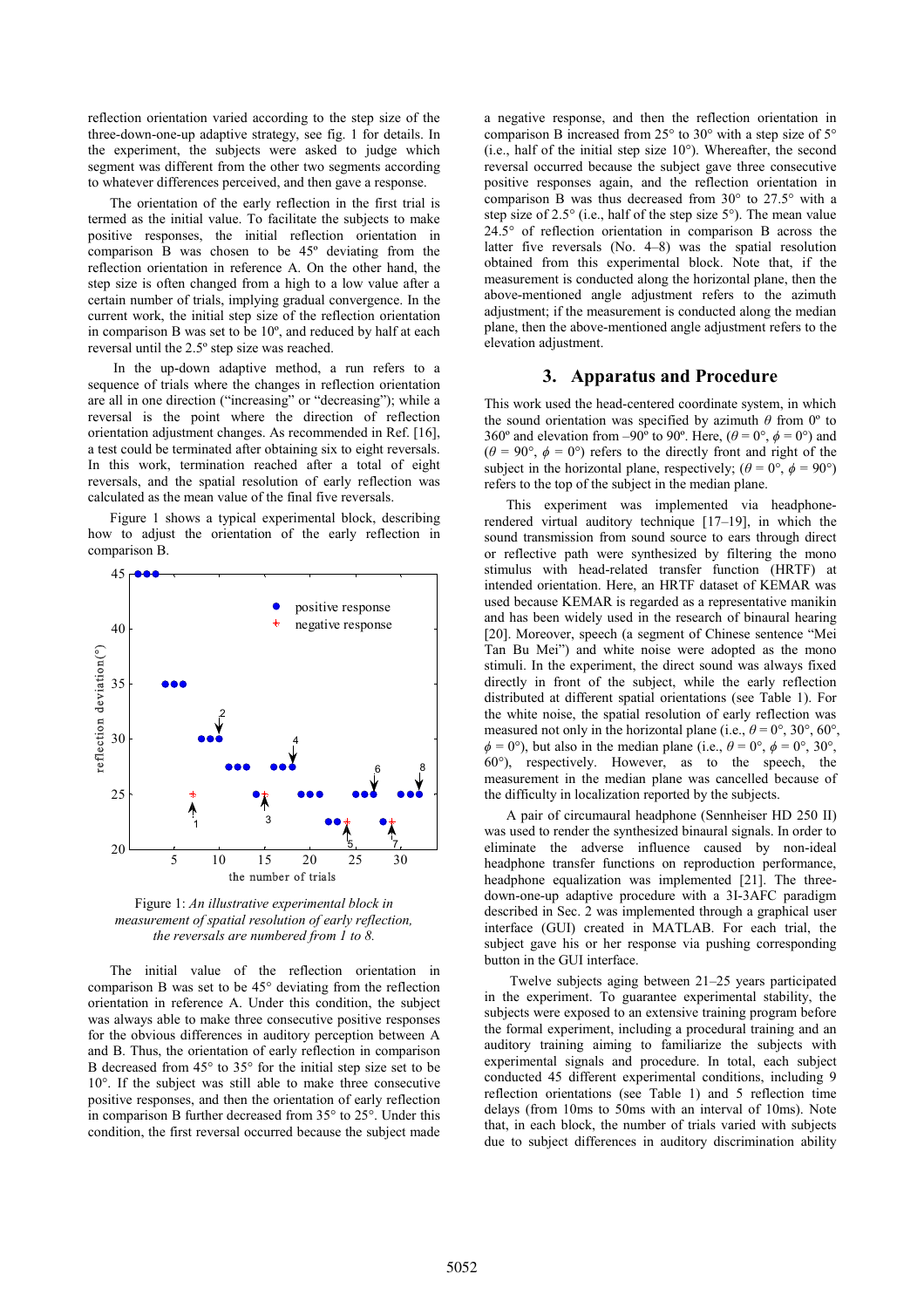and experimental stability. For example, in Fig. 1, 32 trails were carried out till eight reversals reached. Generally, 30– 40 trails were needed before terminating the test. This means that each subject responded to 1350–1800 stimulus presentations.

Table 1: *Reflection orientations in reference A with one for each test condition* 

| Signal Type | <b>Reflection Orientation</b> |                                                                                                                                       |
|-------------|-------------------------------|---------------------------------------------------------------------------------------------------------------------------------------|
| White noise | Horizontal plane              | $(\theta = 0^{\circ}, \phi = 0^{\circ}),$<br>$(\theta = 30^{\circ}, \phi = 0^{\circ}),$<br>$(\theta = 60^{\circ}, \phi = 0^{\circ}).$ |
|             | Median plane                  | $(\theta = 0^{\circ}, \phi = 0^{\circ}),$<br>$(\theta = 0^{\circ}, \phi = 30^{\circ}),$<br>$(\theta = 0^{\circ}, \phi = 60^{\circ}).$ |
| Speech      | Horizontal plane              | $(\theta = 0^{\circ}, \phi = 0^{\circ}).$<br>$(\theta = 30^{\circ}, \phi = 0^{\circ}),$<br>$(\theta = 60^{\circ}, \phi = 0^{\circ}).$ |

## **4. Results**

#### **4.1. Orientation and time delay**

The spatial resolution of early reflection was obtained by averaging over twelve subjects, see Fig. 2. According to Fig.2 (a), the spatial resolution of early reflection for speech decreases when the reflection orientation gradually deviates from the direct sound ( $\theta = 0^{\circ}$ ,  $\phi = 0^{\circ}$ ). Similar tendency can be observed in Fig.2 (b) and (c) for white noise, except at  $(\theta =$ 30°,  $\phi = 0$ °) and  $(\theta = 60$ °,  $\dot{\phi} = 0$ °) the spatial resolutions of early reflection are close at different time delays.

The spatial resolutions in different conditions were submitted to a multi-factor ANOVA to examine the influence from reflection orientation, time delay and their interaction. Table 2 shows that the effect of reflection orientation is significant for speech in the horizontal plane (*P*<0.001), white noise in the horizontal plane (*P*<0.001) and white noise in the median plane  $(P<0.001)$ . This suggests that the reflection orientation has a significant impact on the spatial resolution of early reflection. Moreover, Table 2 shows that the time delay and the interaction between reflection orientation and time delay have no significant influence on the spatial resolution of early reflection (*P*>0.05).

Table 2: *Results of multi-factor ANOVA.*

| Data                                         | Source                   | F       | Sig.     |
|----------------------------------------------|--------------------------|---------|----------|
| Speech in<br>the horizontal<br>plane         | Reflection orientation   | 137.380 | $\Omega$ |
|                                              | Time delay               | 0.302   | 0.876    |
|                                              | Orientation * time delay | 0.319   | 0.958    |
| White noise<br>in the<br>horizontal<br>plane | Reflection orientation   | 24.873  | 0        |
|                                              | Time delay               | 0.717   | 0.582    |
|                                              | Orientation * time delay | 0.802   | 0.602    |
| White noise<br>in the median<br>plane        | Reflection orientation   | 31.785  | 0        |
|                                              | Time delay               | 0.847   | 0.497    |
|                                              | Orientation * time delay | 0.129   | 0.998    |
|                                              |                          |         |          |







Figure 2: *The spatial resolution of early reflection, (a) for speech in the horizontal plane, (b) for white noise in the horizontal plane, (c) for white noise in the median plane.*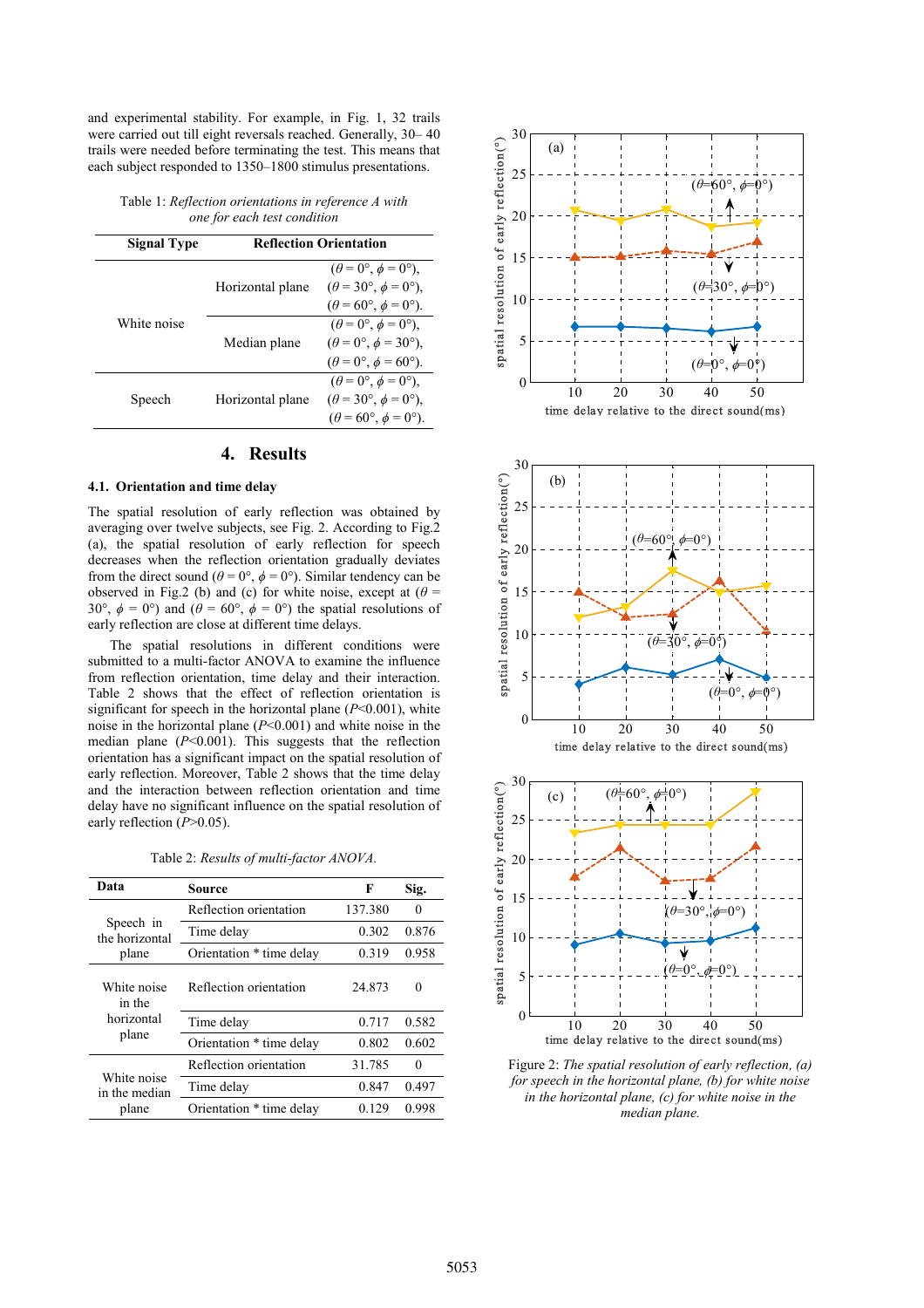### **4.2. Signal type**

Figure 3 shows the differences in the spatial resolution of early reflection between speech and white noise across 5 time delays and 3 reflection orientations, in which the positive value means that the spatial resolution of white noise is higher than that of speech, and visa versa. According to the figure, in most cases, the white noise has a higher spatial resolution of early reflection compared with speech, except at  $(\theta = 0^{\circ}, \phi = 0^{\circ})$ 0°) and  $(\theta = 30^{\circ}, \phi = 0^{\circ})$  with time delay of 40ms. Repeated measures ANOVA was performed on the spatial resolution of early reflection between speech and white noise for 5 time delays and 3 reflection orientations. Results show that speech has significant lower spatial resolution of early reflection than that of white noise (*F*=94.352, *P*<0.001).



Figure 3: *The difference in spatial resolution of early reflection between speech and white noise.*

#### **4.3. Spatial distribution**

As to the white noise, the spatial resolution of early reflection was measured along both horizontal and median plane with the same angle interval relative to the direct sound (i.e., 0°, 30°, 60°), see Table 1. The corresponding differences in the spatial resolution of early reflection between the horizontal and median plane are shown in Fig. 4, where the positive value means, as to the same reflection deviation relative to the direct sound, the spatial resolution of early reflection in the horizontal plane is higher than that in the median plane. According to the figure, for all the time delays and reflection orientations, the spatial resolution of early reflection in the horizontal plane is higher than that in the median plane, and the largest difference around 13° occurs at time delay of 50ms. Repeated measures ANOVA was performed, and results show that the spatial resolution of early reflection in the horizontal plane is significant higher than that in the median plane (*F*=95.190, *P*<0.001).

### **5. Conclusions**

This work measured and compared the spatial resolution of early reflection for speech and white noise by using a simplified model (one direct sound plus one early reflection). Results indicate that: (1) the reflection orientation has a significant influence on the spatial resolution of early reflection, while the time delay of reflection relative to the

direct sound has not; (2) compared with speech, the white noise has a higher spatial resolution of early reflection in most cases; (3) as to the white noise, the spatial resolution of early reflection in the horizontal plane is always higher than that in the median plane. The conclusions of this work can serve as instructions to optimize algorithms in virtual auditory display and related applications.



Figure 4: *The differences of spatial resolution of early reflection between horizontal and median plane.* 

#### **6. Acknowledgements**

The authors thank Wenying Guo, Zhuowei Lai, and Ningning Dai for their help and participation in the experiment. This work is supported by the National Nature Science Foundation of China (No.11474103), and Guangdong Modern Visionaudio Information Engineering Technology Research Center (Guangzhou University, 2017.12-2019.12).

#### **7. References**

- [1] T. Nishiura, Y. Hirano, Y. Denda, and M. Nakayama, "Investigations into early and late reflections on distant-talking speech recognition toward suitable reverberation criteria," *Proc. Annu. Conf. Int. Speech Commun. Assoc. INTERSPEECH*, pp. 1082–1085, 2007.
- [2] L. Beranek, *Concert Halls and Opera Houses- Music, Acoustics, and Architecture*. New York: Springer, 2004.
- J. S. Bradley, H. Sato, and M. Picard, "On the importance of early reflections for speech in rooms," *J. Acoust. Soc. Am.*, vol. 113, no. 6, pp. 3233–3244, 2003.
- [4] T. Hidaka, Y. Yamada, and T. Nakagawa, "A new definition of boundary point between early reflections and late reverberation in room impulse responses," *J. Acoust. Soc. Am.*, vol. 122, no. 1, pp. 326–332, 2007.
- [5] L. Dunai, I. Lengua, G. Peris-Fajarnés, and F. Brusola, "Virtual sound localization by blind people," *Archives of Acoustics*, vol. 40, no. 4, pp. 561–567, 2015.
- [6] S. E. Olive and F. E. Toole, "The detection of reflections in typical rooms," *J. Audio Eng. Soc.*, vol. 37, no. 7/8, pp. 539–553, 1989.
- [7] D. R. Begault, "Audible and inaudible early reflections: thresholds for auralization system design." *AES 100th Convention*, 1996.
- [8] D. R. Begault, B. U. McClain, and M. R. Anderson, "Early reflection thresholds for anechoic and reverberant stimuli within a 3-D sound display," *Proc. Int. Conf. Acoust. ICA*, vol. II, pp. 1267–1270, 2004.